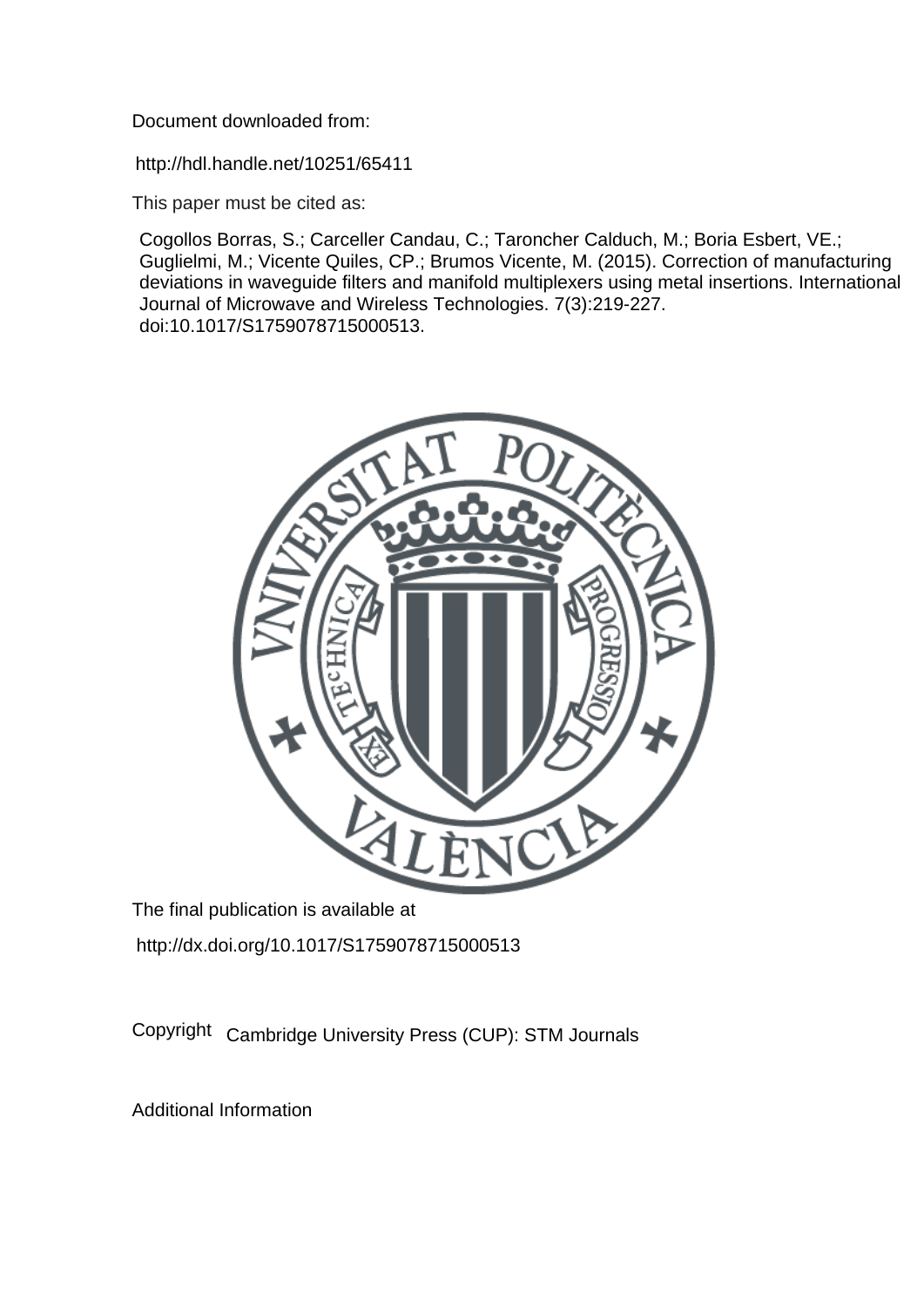# Correction of Manufacturing Deviations in Waveguide Filters and Manifold Multiplexers without Tuning Screws

María Brumos<sup>1</sup>, Vicente E. Boria<sup>1</sup>, Marco Guglielmi<sup>2</sup>, Santiago Cogollos<sup>1</sup>

<sup>1</sup>Instituto de Telecomunicaciones y Aplicaciones Multimedia, Universidad Politécnica de Valencia, Valencia, Spain

<sup>2</sup>European Space Research and Technology Centre, European Space Agency, Noordwijk, The Netherlands

Microwave filters and multiplexers commonly employ tuning screws to compensate for small errors occurring during the fabrication process. Nevertheless, the use of tuning screws has some disadvantages, because the small gaps between the screws and the holes are prone to create unwanted effects when dealing with high power signals, specially for space applications, and are also the source of potential radiation losses. In this paper, an alternative technique to correct manufacturing deviations is presented, in which tuning screws are replaced by fixed metal insertions. In this case, the correction is made by means of designing new insertion pieces that will be able to correct those small deviations. In order to find the dimensions of the new pieces, a space mapping technique is applied. For verification purposes, the method has been applied over a circular-waveguide dual-mode filter, and later over a manifold multiplexer containing the same type of filters. However, the technique can be directly extended to any type of waveguide filters and multiplexers where tuning screws are also employed.

Corresponding author: María Brumos; email: mabruvi@iteam.upv.es; phone: +34 630814847

# I INTRODUCTION

Tuning screws are often used in waveguide filters and multiplexers to compensate for small errors produced during the fabrication process. However, the use of tuning screws has some disadvantages. First of all, they may cause problems dealing with high power signals, specially in space applications, since the small gaps along the threads between the screws and the holes, together with the contamination (metal shavings, dirt, etc.) on the surface of the screws, are likely to create passive intermodulation (PIM) and multipaction effects [1]. These gaps may also create potential radiation losses in the structure. Besides, it is known that, for space applications, fixed structures are generally preferred against others with mobile parts, because non-fixed parts can be moved due to vibration effects (i.e. those generated during the launching operation). Furthermore, the tuning process of these screws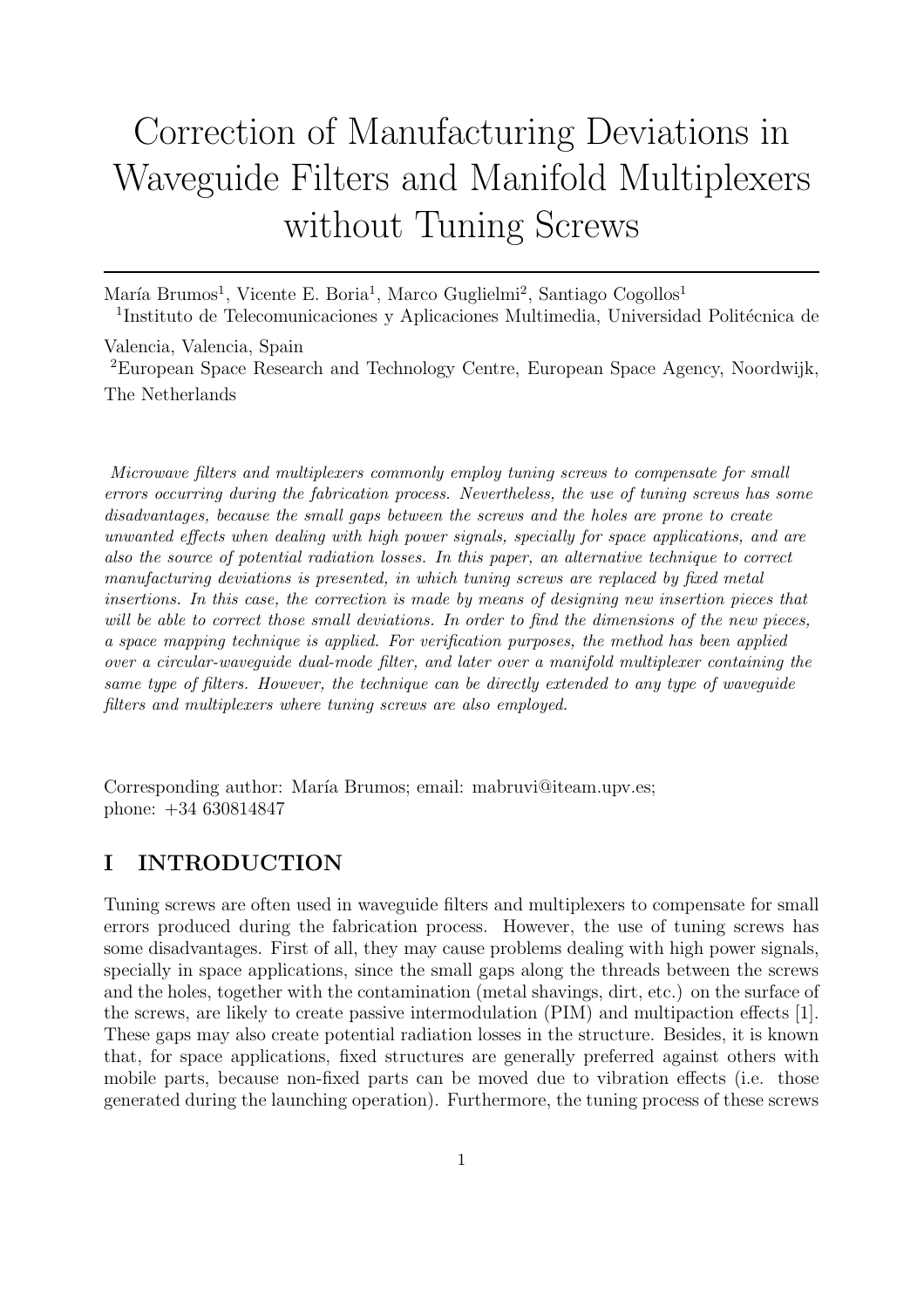is usually a time consuming task, and must be carried out by an expert operator. For all these reasons, many authors have tried to avoid the use of tuning screws in the design and manufacturing of dual-mode filters [1–3].

In this work, an alternative technique has been developed to correct manufacturing deviations, avoiding the use of tuning screws. Here, the correction is made by means of substituting some pieces of the fabricated devices for new ones, which are able to correct those deviations. These pieces are quite cheap and easy to manufacture.

In order to find the dimensions of the new pieces, an space mapping (SM) technique is going to be applied. Space mapping (SM) techniques were originally introduced to design microwave components in [4]. Since then, the idea has been successfully applied in different works with some specific variations [5–9]. Space mapping algorithms are usually employed to design microwave devices in a more efficient way, by combining the efficiency of circuit models with the accuracy of electromagnetic (EM) models. A low-accuracy model which is very fast (usually a circuit model) is used as a "coarse model", while a high-precision model (usually obtained with an EM simulator) is employed as a "fine model". The final aim is to obtain an optimal design given by the fine model without performing direct optimization over such expensive model. Instead, many simulations of the coarse model are combined with a few simulations of the fine model, thus establishing a relationship (mapping) between both models.

Here, the space mapping technique is going to be applied in an alternative way. It will be used to calculate the dimensions of a new set of pieces containing the fixed insertions. The difference between the dimensions of the new pieces and the dimensions of the old ones will be able to compensate for the manufacturing deviations in the whole structure. Therefore, the space mapping will take place between the measurements of the manufactured device (fine model), and the response simulated by the full-wave EM solver. Hence, by comparing the simulated responses with the measured ones, we will be able to recover the desired measured response using suitable insertion pieces found with the full-wave EM simulator.

In [10], this procedure was particularized for a specific type of filter, the circularwaveguide dual-mode (CWDM) filter. Here, the correction process is going to be generalized for any type of waveguide filter with tuning screws, in which they can be replaced by fixed insertions. The only requirement is that these pieces must be liable to be fabricated as separate pieces. In a similar way, the process will also be extended to correct manufacturing deviations in manifold multiplexers containing channel filters with the same characteristics, where the mentioned filters must also be liable to be fabricated independently of the rest of the structure (which is indeed the most usual way to fabricate waveguide multiplexers).

The rest of the document is organized as follows. In section II, the procedure to correct manufacturing deviations in any type of waveguide filters is going to be introduced, thus explaining how the dimensions of the new pieces are calculated through an SM technique. In section III, the method will by applied to correct manufacturing deviations in a specific filter structure, in particular a CWDM filter. After that, in section IV, the technique will be extended to a more complex case, consisting on a manifold multiplexer whose channel filters are CWDM filters. Finally, after critically discussing the limitations of the proposed method and giving some practical advises in section V, the main conclusions will be reviewed in section VI.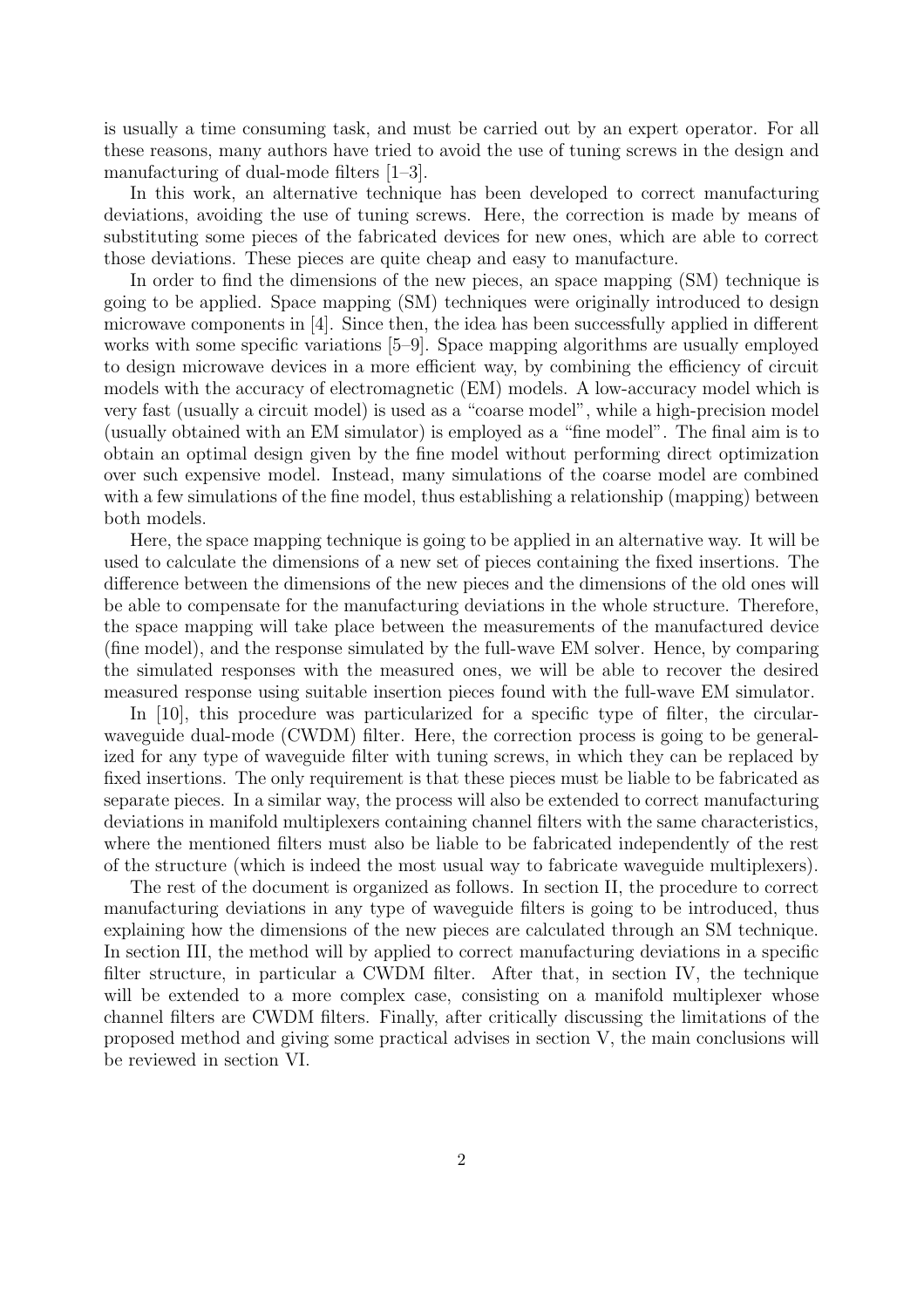# II METHODOLOGY

#### A) Problem Overview

Let us consider a typical situation in which a waveguide filter has been designed, providing a good simulated response, and then, once it is manufactured, the measured response is different from the desired one. Assuming that the full-wave EM solver employed for the design was accurate enough, the deviation in the response will be due to the manufacturing tolerances, which are small errors in the dimensions of the fabricated device, due to inaccuracies in the fabrication process.

If the manufactured filter has tuning screws, this would be the time when they would be would be used to tune the response. This would be done by moving all the available screws while observing the measured response provided by the network analyzer. If fixed insertions are considered instead of the tuning screws, this correction process is performed in an alternative way, but the final idea will be very similar, since the aim is to obtain the dimensions of the fixed insertions that achieve a response as close as possible to the desired one. In order to find the dimensions of these pieces, more than one iteration (but usually quite a few) may be necessary, as it usually happens with the SM techniques. The whole design procedure is going to be detailed below.

#### B) Space Mapping Models and Parameters

In the proposed SM application, the coarse model will be a full-wave EM solver. The fine model responses are the measurements of the manufactured filter, which can be obtained with a vector network analyzer.

The SM parameters that are going to be modified during the correction process are the dimensions of the fixed pieces replacing the tuning screws. For example, if each tuning screw is substituted by a rectangular metal insertion, the SM parameters will be the penetrations of these insertions (thus emulating the tuning process of the screws). In that case, there would be as many SM parameters as the number of fixed metal insertions (which is equal to the number of tuning screws in the traditional structure).

#### C) Formulation

In this case, the aggressive space mapping (ASM) technique has been employed [5]. The ASM is a version of the classical SM technique [4] where less simulations of the fine model are needed, thus resulting in a very efficient algorithm.

Following the method explained in [5], the dimensions of the fixed insertions (normally the penetration lengths) to be fabricated in each iteration are calculated as follows

$$
\mathbf{L}_f^{(j)} = \mathbf{L}_f^{(j-1)} + \mathbf{h}^{(j)}
$$
 (1)

where  $\mathbf{L}_f^{(j)}$  $f_f^{(j)}$  is a vector with the penetration lengths of the fine model in the j-th iteration, and  $\mathbf{h}^{(j)}$  is the new increment for each new iteration that can be obtained as indicated next

$$
\mathbf{h}^{(j)} = -(\mathbf{B}^{(j)})^{-1} \mathbf{f}^{(j)}
$$
 (2)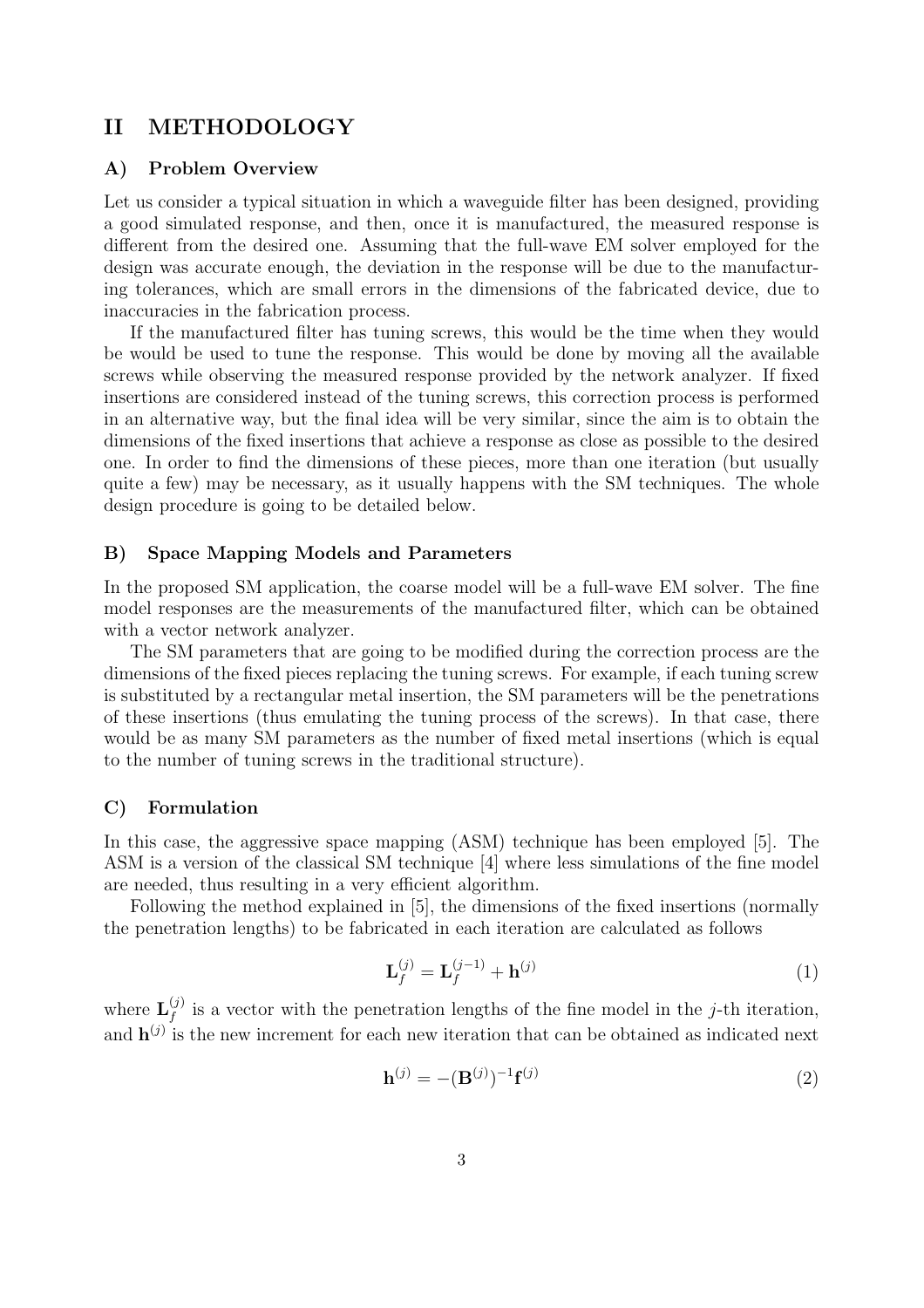In the previous equation,  $\mathbf{B}^{(j)}$  denotes the corresponding Jacobian matrix, also described in [4], that can be obtained by means of the classical Broyden update

$$
\mathbf{B}^{(j)} = \mathbf{B}^{(j-1)} + \frac{\mathbf{f}^{(j)} \mathbf{h}^{(j-1)T}}{\mathbf{h}^{(j-1)T} \mathbf{h}^{(j-1)}}
$$
(3)

and  $f^{(j)}$  can be calculated as

$$
\mathbf{f}^{(j)} = \mathbf{L}_c^{(j)} - \mathbf{L}_c^{(0)} \tag{4}
$$

where  $\mathbf{L}_c^{(j)}$  and  $\mathbf{L}_c^{(0)}$  are the dimensions in the coarse model for the j-th iteration and for the optimal solution (the insertion dimensions of the originally designed filter), respectively.

For the particular case of the first iteration, given that there is no information available to build the Jacobian matrix, the identity matrix is used instead.

#### D) Correction Process

Once the original filter has been designed and fabricated, its response is measured. When this response is different from the desired one, the correction process starts. In order to perform the first iteration, the first step is to obtain the new dimensions of the coarse model  $(L_c<sup>(1)</sup>)$ . This is done by obtaining, with the full-wave EM software code, a response that matches the previously measured response. This can be done by optimizing the original design, only modifying the penetration lengths of the metal insertions. The new penetrations of the coarse model  $\mathbf{L}_c^{(1)}$  obtained after the optimization process are introduced in (1)-(4) to obtain the new penetration values of the fine model  $L_f^{(1)}$  $f_f^{(1)}$ , which correspond with the dimensions of the new pieces that will be manufactured.

The next step is to measure the filter response after substituting the original insertion pieces with the ones obtained after the first SM iteration. If the new measured response is not close enough to the desired one, a second SM iteration can be performed. In this case, the response measured after the first SM iteration will be matched with the optimizer to obtain  $\mathbf{L}_c^{(2)}$ . The whole process can be repeated until the desired response is achieved, or until there are not significant improvements between iterations (see section V).

# III CORRECTION OF MANUFACTURING DEVIATIONS IN CWDM FILTERS

Circular-waveguide dual-mode (CWDM) filters are widely used in payload systems of communication satellites, due to their reduced weight, compact size and electrical performance [11–14]. One of the main problems of these filters is their high sensitivity to manufacturing deviations, which usually involve important degradations of the measured response. This drawback is commonly alleviated by means of tuning screws.

Here, the correction process explained in section II is going to be particularized to this type of filters. More specifically, a four-pole CWDM filter with two cavities has been considered, whose structure is depicted in Fig. 1. As it can be seen, it has three fixed rectangular-shaped insertions placed inside each cavity, instead of tuning and coupling screws.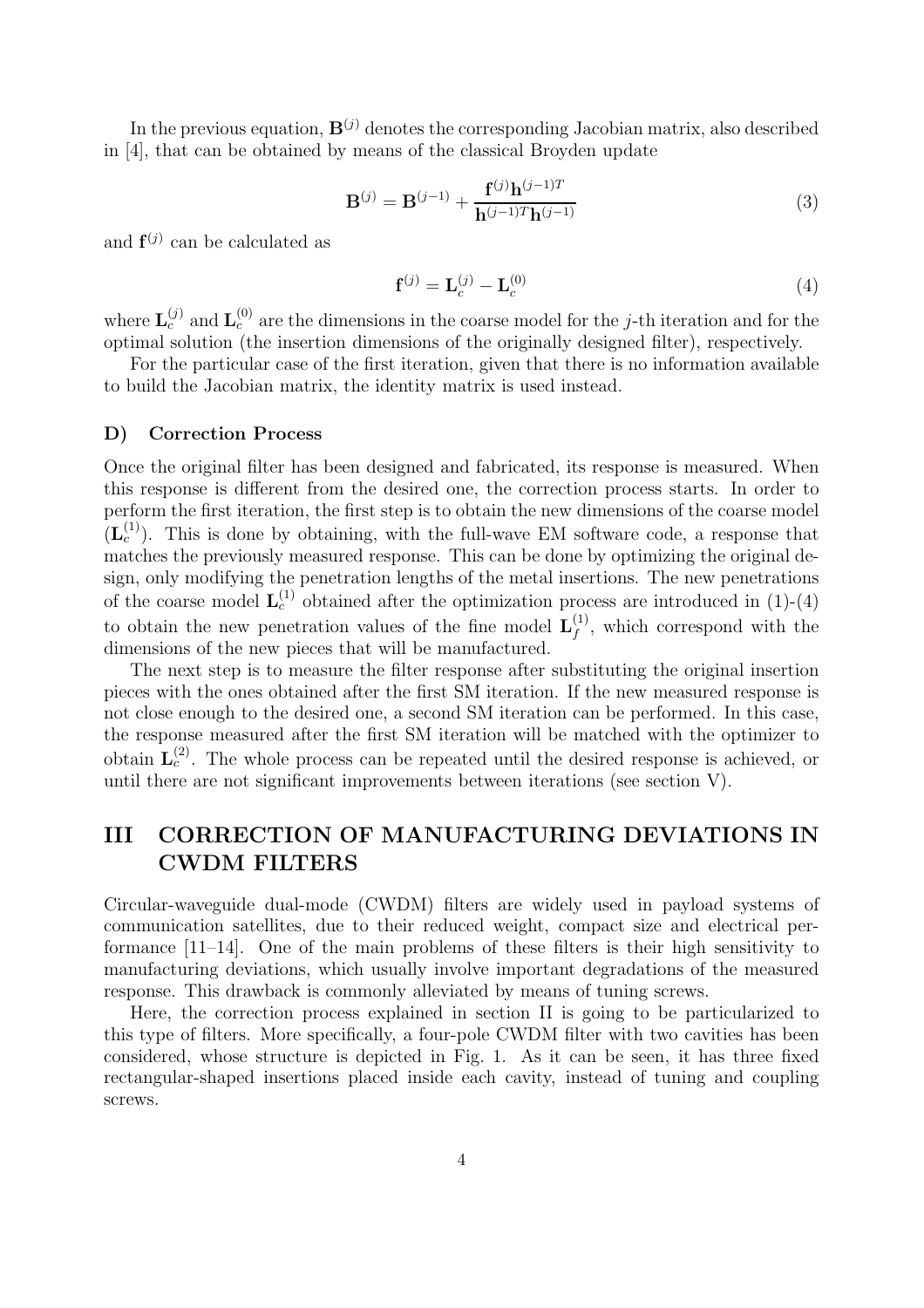

Figure 1: Proposed structure for a four-pole dual-mode filter in circular waveguide. The tuning and coupling screws have been replaced by fixed rectangular-shaped metal insertions.

After designing the filter using an EM solver, it was manufactured. For the fabrication process, the filter was divided into 5 separate pieces (see Fig. 2), to allow the replacement of two pieces containing the fixed insertions. The manufactured filter can be seen in Fig. 3, while the disassembled device is shown in Fig. 4.



Figure 2: Side cut of the manufactured CWDM filter structure divided into 5 pieces.



Figure 3: Manufactured CWDM filter with all its pieces assembled together.

The ideal response of the filter, obtained with a full-wave EM solver, is shown in Fig. 5 (solid line). After measuring the manufactured filter, the response shown in Fig. 5 (dashed line) was obtained. As it can be seen, due to the manufacturing tolerances, the response of the fabricated filter is quite different from the simulated one.

In order to improve the response of the manufactured filter, two new insertion pieces (corresponding with pieces 2 and 4 in Fig. 2) need to be designed. The SM technique is going to be applied to calculate the penetrations of the three insertions of each piece.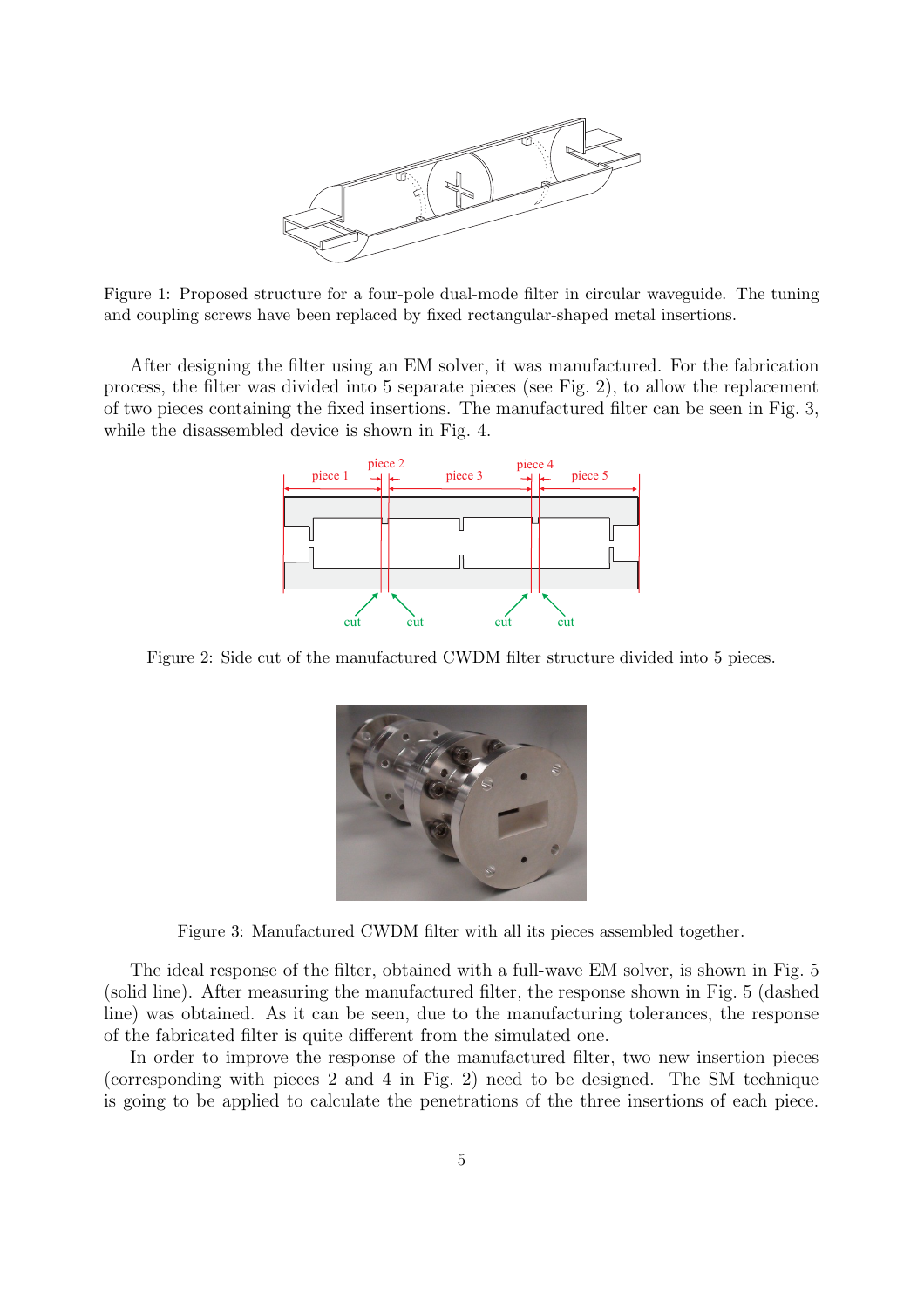

Figure 4: Detailed view of the pieces composing the CWDM filter in Fig. 3.



Figure 5: Ideal response obtained with a full-wave EM solver (FEST3D) compared with the measured response of the manufactured CWDM filter.

Therefore, the only parameters that are going to be modified during the SM process are the penetration depths (L variables in Fig. 6) of the 6 rectangular-shaped metal insertions.

In this case, the full-wave EM solver FEST3D [15] has been used as a coarse model, but any other software capable of coping with the full-wave EM analysis of the proposed complex structures, within reasonable CPU times, could be used instead. The fine model was the measurement obtained with a vector network analyzer (Agilent E8364B, 10 MHz to 50 GHz). A total of 3 SM iterations have been performed. After each iteration, the length of the 6 insertions were obtained as indicated in the previous section, and the corresponding two pieces were fabricated. The penetration lengths obtained in the different iterations are detailed in Table 1.

The measured responses of the filter with the pieces obtained after each iteration are shown in Figure 7. As it can be seen, the improvement of the response of the first iteration, with regard to the one of the original manufactured prototype, is already considerable. The differences between iterations one and two are also quite important, achieving a better return loss value after the second iteration. Finally, the last iteration has been able to correct almost perfectly the existing frequency shift, thus achieving a response that is very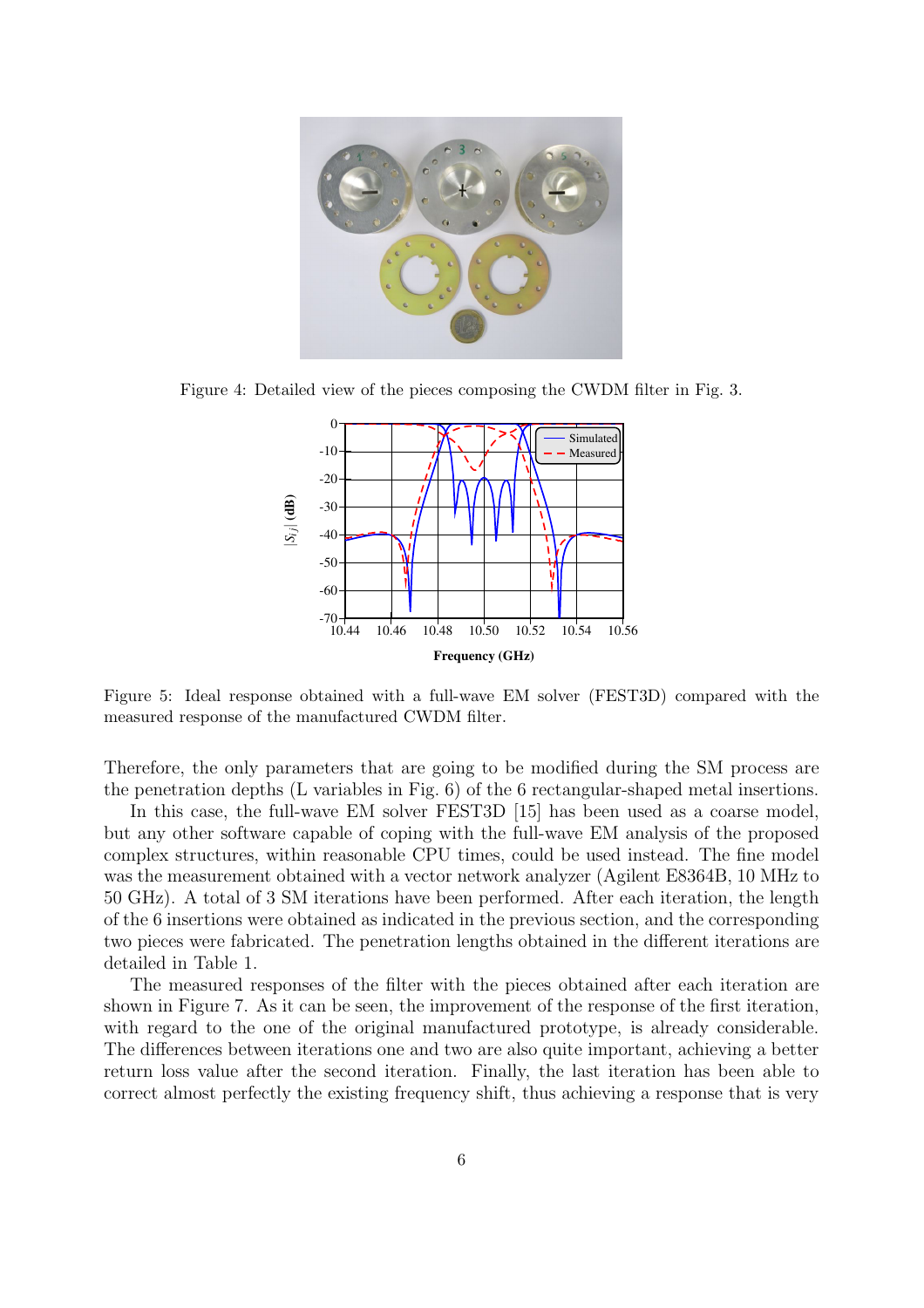

Figure 6: Pieces with insertions allocated in the middle of each cavity in the CWDM filter.

|          | Iteration 0 |                    |             | Iteration 1 |  | Iteration 2            |           |  | Iteration 3            |                        |
|----------|-------------|--------------------|-------------|-------------|--|------------------------|-----------|--|------------------------|------------------------|
|          | $L_c^{(0)}$ | $\mathbf{r}^{(0)}$ | $L_c^{(1)}$ | r(1)        |  | $\overline{L_c^{(2)}}$ | $L^{(2)}$ |  | $\overline{L_c^{(3)}}$ | $\overline{L}^{(3)}_x$ |
| $L_{1V}$ | 2.0000      | 2.0000             | 2.2754      | 1.7246      |  | 2.1328                 | 1.5218    |  | 1.9758                 | 1.5589                 |
| $L_{1H}$ | 3.1449      | 3.1449             | 3.2264      | 3.0634      |  | 3.1720                 | 3.0220    |  | 3.1226                 | 3.0421                 |
| $L_{1O}$ | 2.2505      | 2.2505             | 2.3596      | 2.1414      |  | 2.2526                 | 2.1382    |  | 2.2062                 | 2.1704                 |
| $L_{2V}$ | 2.0000      | 2.0000             | 1.9709      | 2.0291      |  | 2.0772                 | 1.9112    |  | 1.9070                 | 1.9895                 |
| $L_{2H}$ | 3.1345      | 3.1345             | 3.1194      | 3.1496      |  | 3.1542                 | 3.1195    |  | 3.1072                 | 3.1421                 |
| $L_{2O}$ | 1.7071      | 1.7071             | 1.6422      | 1.7720      |  | 1.7387                 | 1.7237    |  | 1.7573                 | 1.6923                 |

Table 1: Penetration lengths obtained during the correction process of the CWDM filter.

close (almost identical) to the ideal one.



Figure 7: Measured responses after each iteration, compared with the simulated response, and the original fabrication of the CWDM filter.

In order to better verify the effectiveness of the method, the final response has been represented together with the ideal EM simulated response and the measurements of the original prototype (see Fig. 8). The improvement between the response of the original manufactured prototype and the response of the last SM iteration is clearly observed.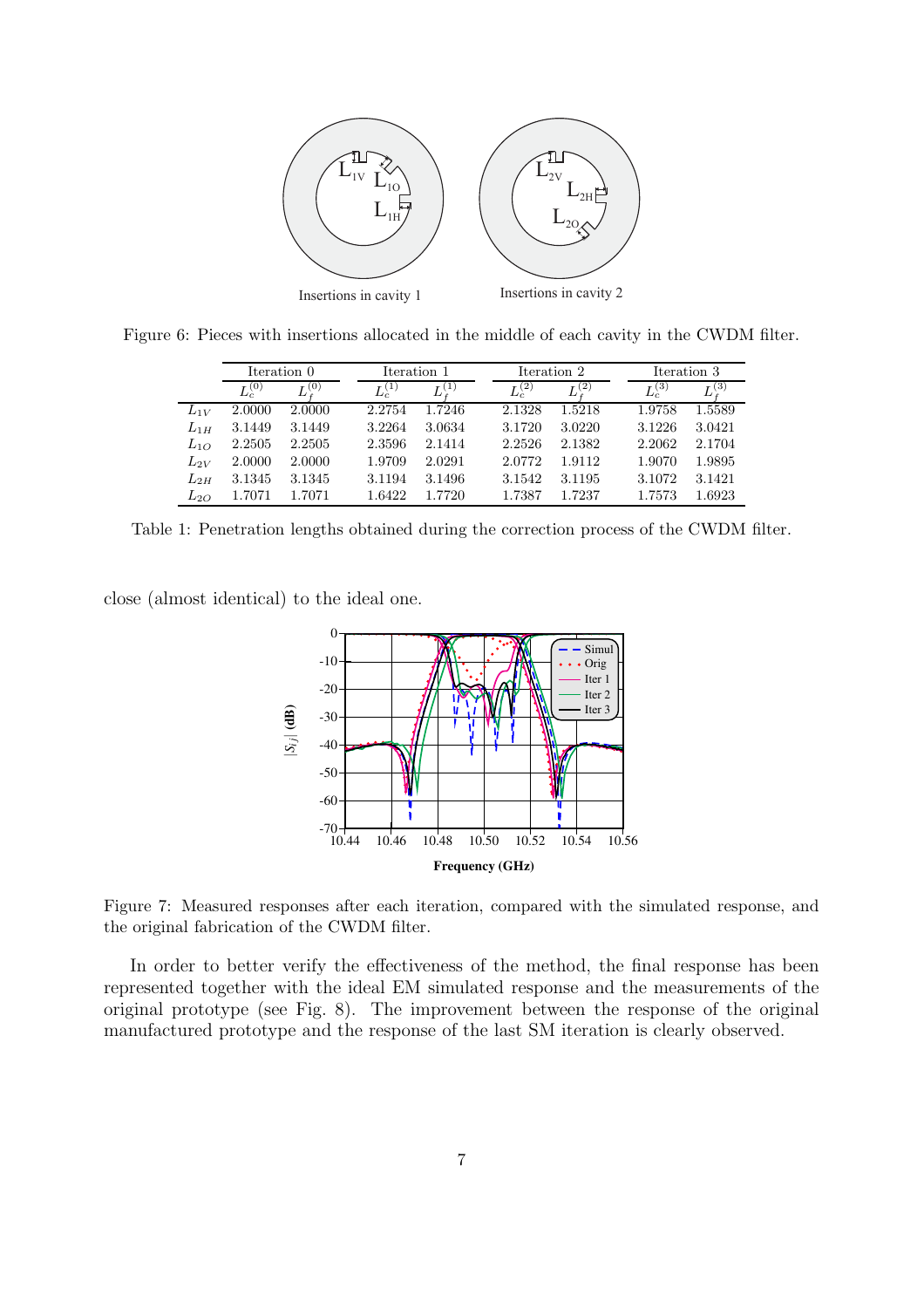

Figure 8: Comparison between the responses of the measured original prototype and the last SM iteration, together with the desired ideal response of the CWDM filter.

# IV CORRECTION OF MANUFACTURING DEVIATIONS IN MANIFOLD MULTIPLEXERS

The correction procedure here proposed can also be applied to multiplexers containing channel filters that traditionally have tuning screws. In this section, the method is going to be extended to a manifold waveguide multiplexer with CWDM filters, although the technique could be directly employed with other multiplexer configurations. In particular, a multiplexer with 8 contiguous channels has been considered, whose structure can be seen in Fig. 9.



Figure 9: Physical structure of the contiguous 8-channel multiplexer with herringbone configuration, and whose filters are four-pole CWDM filters.

In this case, due to the complexity of the device, a prototype has not been manufactured. Instead, the errors in the dimensions occurring during the fabrication process have been considered with a full-wave EM-solver. To do so, aleatory deviations of about 10 microns (which is a typical value specified by manufacturers) have been introduced in the dimensions of all the channel filters, manifold waveguide sections, and waveguides connect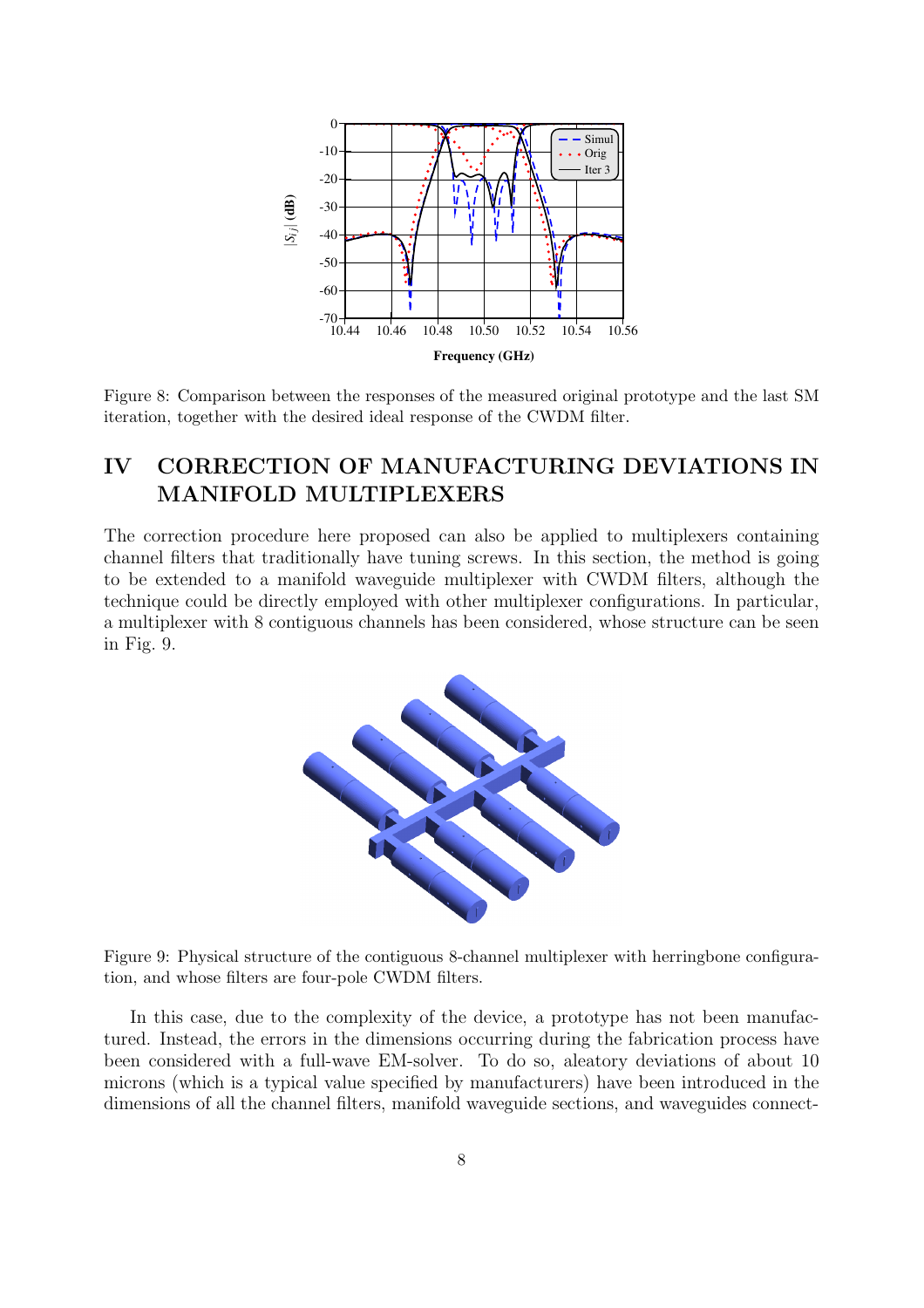ing the manifold with the filters. Hence, in this example, the coarse model is the ideal EM model (without errors), and the fine model is the EM model with errors in its dimensions, that models what we would obtain by measuring the fabricated device with a network analyzer. Fig. 10 shows the simulated response of the ideal multiplexer (solid line) in comparison with the response of the multiplexer with the simulated errors (dotted line). In order to make the visualization more clear, only the common port return loss (CPRL) and the transmission of one of the channels have been displayed in such figure.



Figure 10: Ideal response of a contiguous 8-channel multiplexer obtained with a full-wave EM solver (FEST3D), compared with the response of the same multiplexer considering manufacturing deviations.

The next step would be to disconnect all the channel filters from the manifold and measure (in our case simulate considering deviations) each of them separately. After that, following the same procedure as for individual filters, the measured responses of the individual channel filters should be matched with the corresponding ideal simulated prototypes, by optimizing the penetrations of the metal insertions. This is done filter by filter, for the 8 channel filters. Now, it is important to assure that not only the module of the simulated response perfectly matches the measured one, but also the phase must be exactly the same, since in multiplexer design the phase of the channel filters matters, in order to achieve a certain response of the whole device. Figures 11 and 12 show the responses (module and phase) of the second channel filter with errors compared with the corresponding optimized responses.

Once the simulated isolated responses of all the channel filters perfectly match (in module and phase) the corresponding measured ones, a new EM model of the multiplexer is created. The next step is to perform a slight general optimization, considering the penetrations of the insertions of all the involved channel filters, in order to match the measured response of the whole multiplexer. That way, the manufacturing errors in the manifold can also be accounted for.

After that, two new insertion pieces for each channel filter are designed, filter by filter, using the formulation detailed in section II. These pieces are manufactured, and then introduced in the manufactured multiplexer. In our case, we have simulated this step by introducing the dimensions of the new insertion pieces in the EM model of the multiplexer considering manufacturing errors. The CPRL and transmission (second channel) responses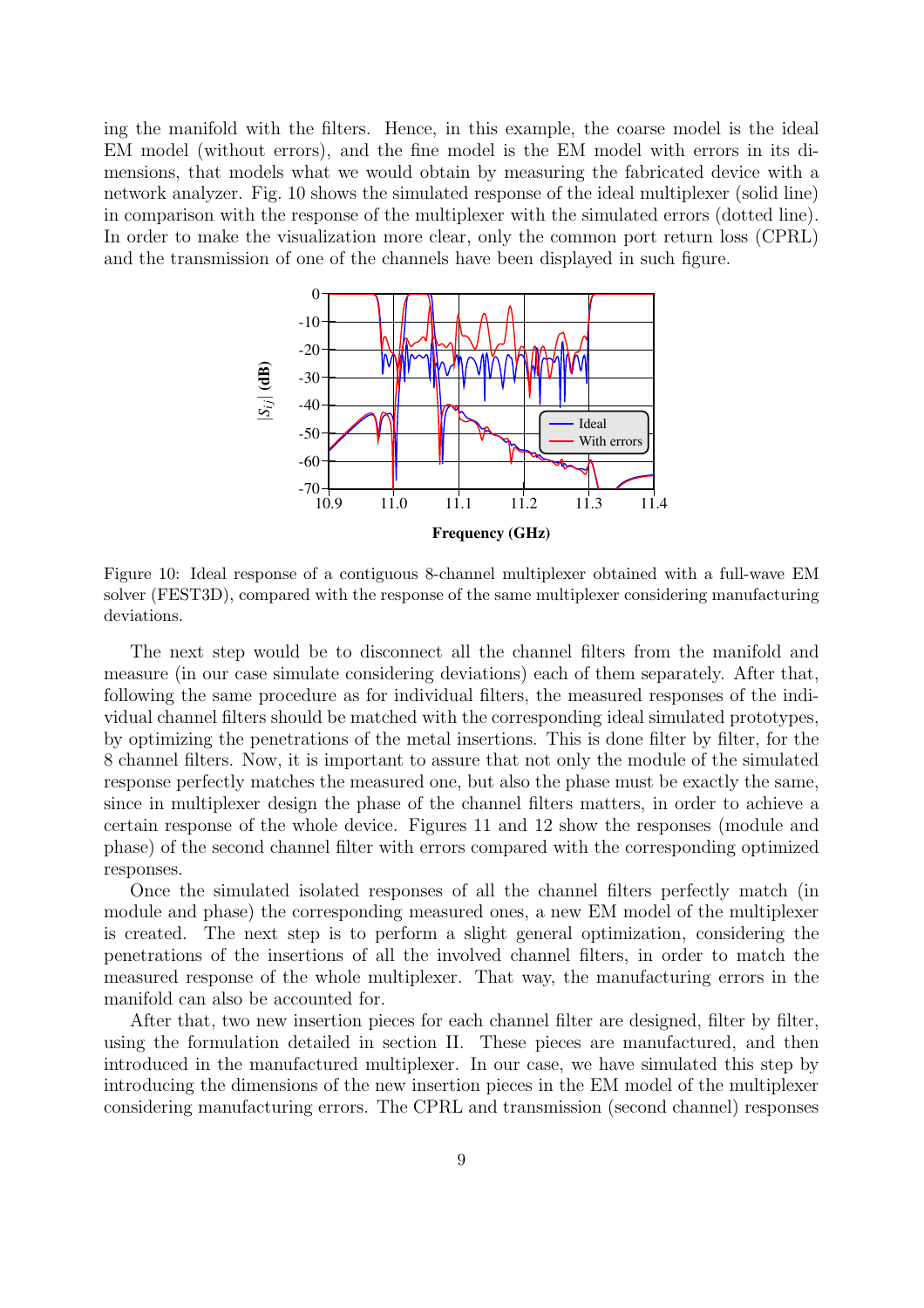

Figure 11: Optimization of the EM model to match the module of the response of the second channel filter with manufacturing deviations.



Figure 12: Optimization of the EM model to match the phase of the response of the second channel filter with manufacturing deviations.

of the corrected multiplexer have been shown in figures 13 and 14, respectively, together with the response of the ideal multiplexer, and the one of the original multiplexer with simulated manufacturing deviations. As it can be seen, with just one iteration it has been possible to significantly improve the response of the multiplexer to be manufactured. Nevertheless, as it was done before for the individual filters, successive iterations could also be applied, in order to achieve a more accurate response, but from the results shown it is expected that a few number of iterations will be needed.

# V PRACTICAL CONSIDERATIONS

The proposed method is mintended for the correction of the filter response, which has been deteriorated due to the manufacturing deviations in the whole structure. However, the insertion pieces fabricated in each iteration are not perfectly fabricated either. Because of that, a totally perfect response is never going to be achieved (except for a matter of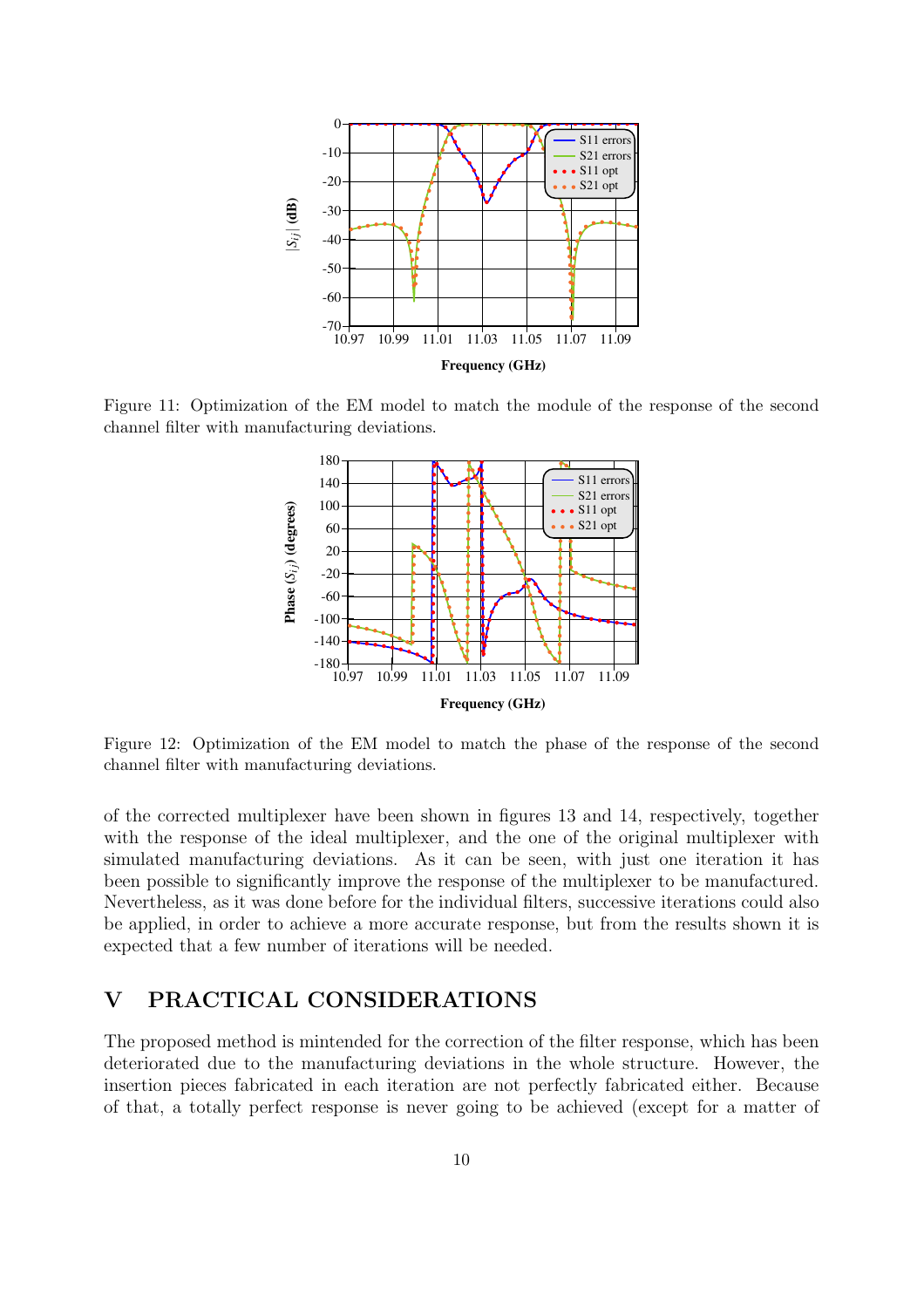

Figure 13: CPRL response of the corrected multiplexer (including manufacturing errors), compared with the simulated response of the original design, and the one of the multiplexer with the simulated errors.

chance). Nevertheless, due to mechanical reasons, the accuracy that can be obtained in the fabrication of the pieces with insertions is significantly higher than the accuracy that can be achieved in the rest of the structure, so the final result, if not perfect, can be very close to the ideal one.

Apart from that, this technique will only be able to correct those manufacturing problems that can be compensated with the circuit parts considered in the process (in this case the rectangular metal insertions). Therefore, the best achievable result will be similar to the one obtained in the tuning process of a filter or multiplexer, where real tuning and coupling screws are used instead of fixed insertions. This means that if, for example, there are important errors in the fabrication of the irises, which could lead to a significant variation of the bandwidth, it may not be possible to correct the related response deviations perfectly. Nevertheless, given that case, the technique would be able to significantly improve the initial response of the original manufactured device.

# VI CONCLUSIONS

A novel technique to correct manufacturing tolerances in the production of waveguide filters and manifold multiplexers has been proposed, which allows to avoid the inclusion of tuning screws, replacing them by fixed rectangular-shaped metal insertions. In this case, the tuning process of the screws is substituted by the manufacturing of these insertion pieces in an iterative process. The aggressive space mapping technique is employed to design these pieces, thus being able to finally achieve the desired response.

The procedure has been initially validated with a CWDM filter. A total of three space mapping iterations have been performed. A significant improvement has been observed between the measurements of the original prototype and the measured results corresponding to the third space mapping iteration. Additionally, the correction process has also been applied to a manifold multiplexer with 8 CWDM filters, showing very good results after performing just one iteration. The same technique could be easily extended to other type of waveguide filters and multiplexers.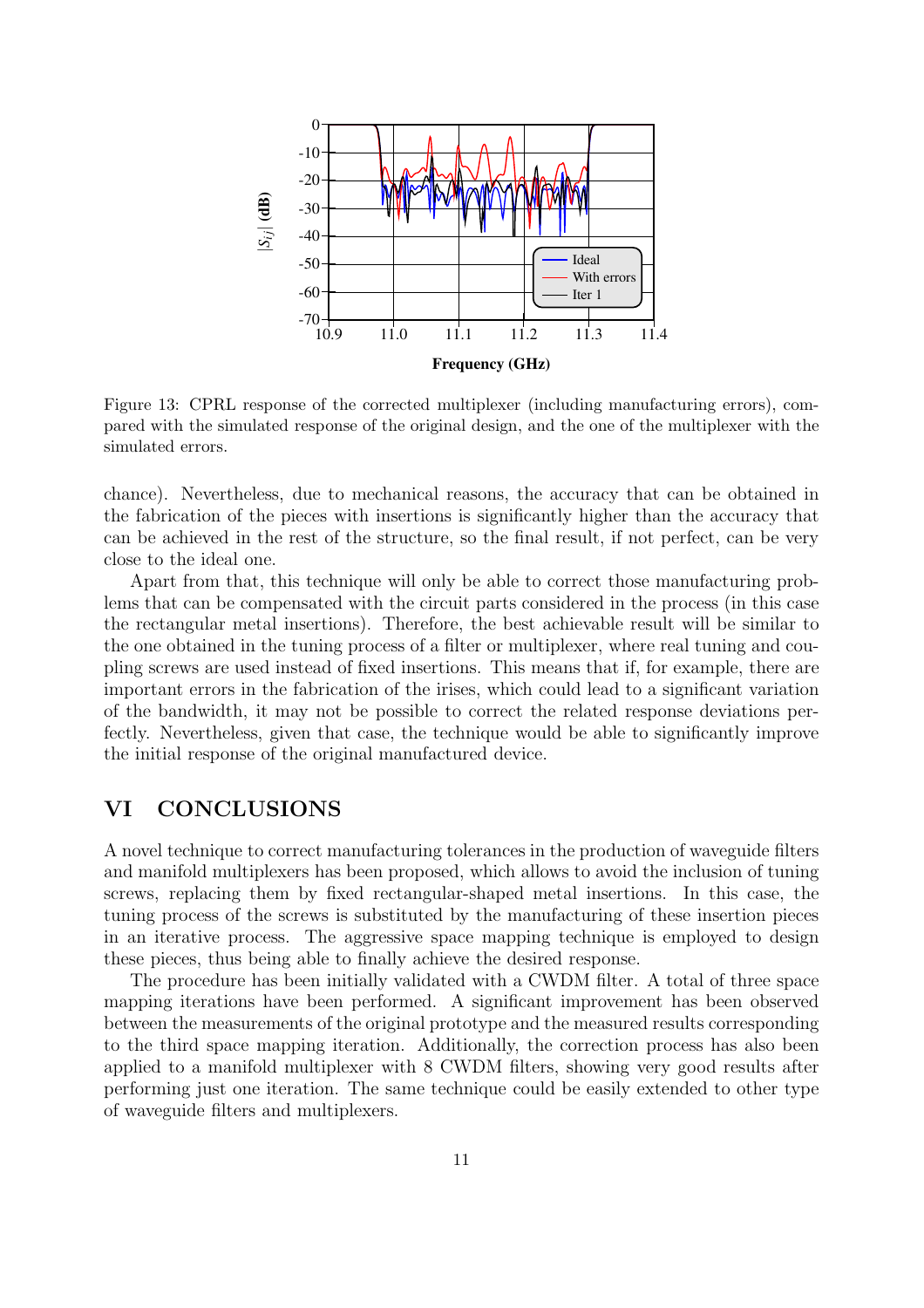

Figure 14: Transmission response of the second channel of the corrected multiplexer (including manufacturing errors), compared with the simulated response of the original design, and the one of the multiplexer with the simulated errors.

### REFERENCES

- [1] K.L. Wu: An optimal circular-waveguide dual-mode filter without tuning screws. IEEE Transactions on Microwave Theory and Techniques, 47 (1999), 271-276.
- [2] M. Guglielmi; R.C. Molina; A. Alvarez: Dual-mode circular waveguide filters without tuning screws. IEEE Microwave and Guided Wave Letters IEEE, 2 (1992), 457-458.
- [3] L. Accatino; G. Bertin; M. Mongiardo: A four-pole dual mode elliptic filter realized in circular cavity without screws. IEEE Transactions on Microwave Theory and Techniques, 44 (1996), 2680-2687.
- [4] J.W. Bandler; R. Biernacki; S.H. Chen; P.A. Grobelny; R.H. Hemmers: Space mapping technique for electromagnetic optimization. IEEE Transactions on Microwave Theory and Techniques, 42 (1994), 2536-2544.
- [5] J.W. Bandler; R. Biernacki; S.H. Chen; R.H. Hemmers; K. Madsen: Electromagnetic optimization exploiting aggressive space mapping. IEEE Transactions on Microwave Theory and Techniques, 43 (1995), 2874-2882.
- [6] J.W. Bandler; Q.S. Cheng; S.A. Dakroury; A.S. Mohamed; M.H. Bakr; K. Madsen; J. Sondergaard: Space mapping: the state of the art. IEEE Transactions on Microwave Theory and Techniques, 52 (2004), 337-361.
- [7] M.B. Steer; J.W. Bandler; C.M. Snowden: Computer-aided design of RF and microwave circuits and systems. IEEE Transactions on Microwave Theory and Techniques, 50 (2002), 996-1005.
- [8] K.L. Wu; Y.J. Zhao; J. Wang; M.K.K. Cheng: An effective dynamic coarse model for optimization design of LTCC RF circuits with aggressive space mapping. IEEE Transactions on Microwave Theory and Techniques, 50 (2004), 393-402.